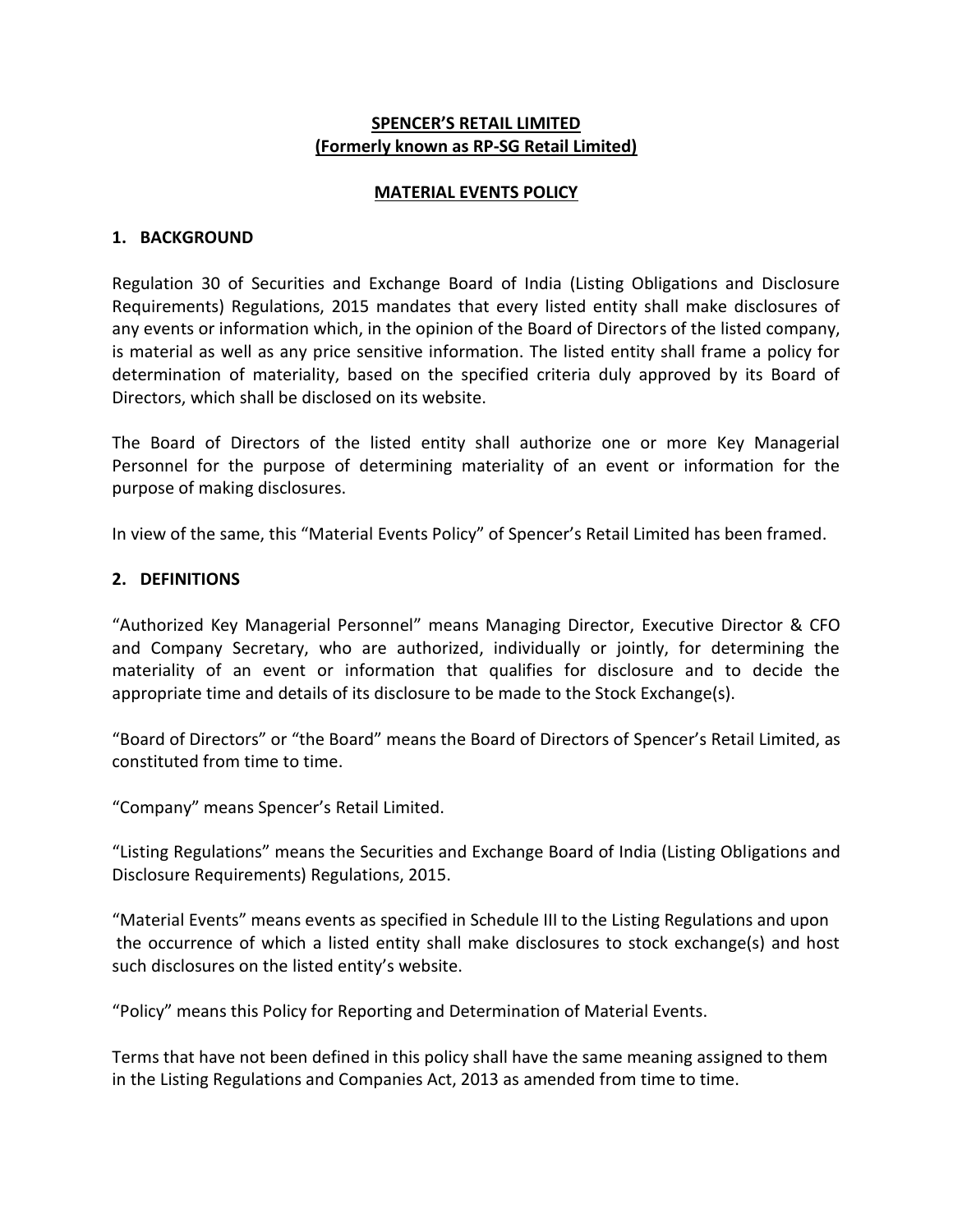# **3. POLICY**

The Company will as soon as reasonably possible inform the Stock Exchange(s) of all the events or information which will have material impact on the performance/operations of the Company, as well as any price sensitive information.

The "Authorized Key Managerial Personnel" shall be entitled to take a view on the materiality of an event or information which are qualifying for disclosure as provided in Para B of Part A of Schedule III of the Listing Regulations and to decide the appropriate time at which such disclosure is to be made with the Stock Exchange(s) and details that may be disclosed in the best interest of present and potential investors.

# **4. CRITERIA FOR DETERMINATION OF MATERIALITY OF EVENTS**

The Company shall consider the following criteria for determination materiality of an event or information:

- $\checkmark$  the omission of an event or information, which is likely to result in discontinuity or alteration of event or information already available publicly; or
- $\checkmark$  the omission of an event or information is likely to result in significant market reaction if the said omission came to light at a later date;
- $\checkmark$  In case where the criteria specified in sub-clauses (a) and (b) are not applicable, an event/information may be treated as being material if in the opinion of the board of listed entity, the event / information is considered material

# **5. REPORTING AND DISCLOSURE**

Regulation 30 of Listing Regulations, 2015 and Schedule III of the said Regulation, has categorized material events and information which will have bearing on the performance/operations of the Company. The disclosures of events and information which the Company shall make to the Stock Exchange(s) as broadly categorized under these regulations are as under –

- a. Events listed in Clause A of Part A of Schedule III of the Regulations shall be disclosed to Stock Exchanges without any application of the guidelines for materiality i.e. these are mandatorily to be disclosed irrespective of the extent of happening of event.
- b. Events that have been provided in Clause B of Part A of Schedule III of the Regulations shall be disclosed to Stock Exchanges upon application of the guidelines for materiality to be determined by the Authorised Key Managerial Personnel on the basis of criteria as mentioned in Regulation 30(4) of the Regulations.